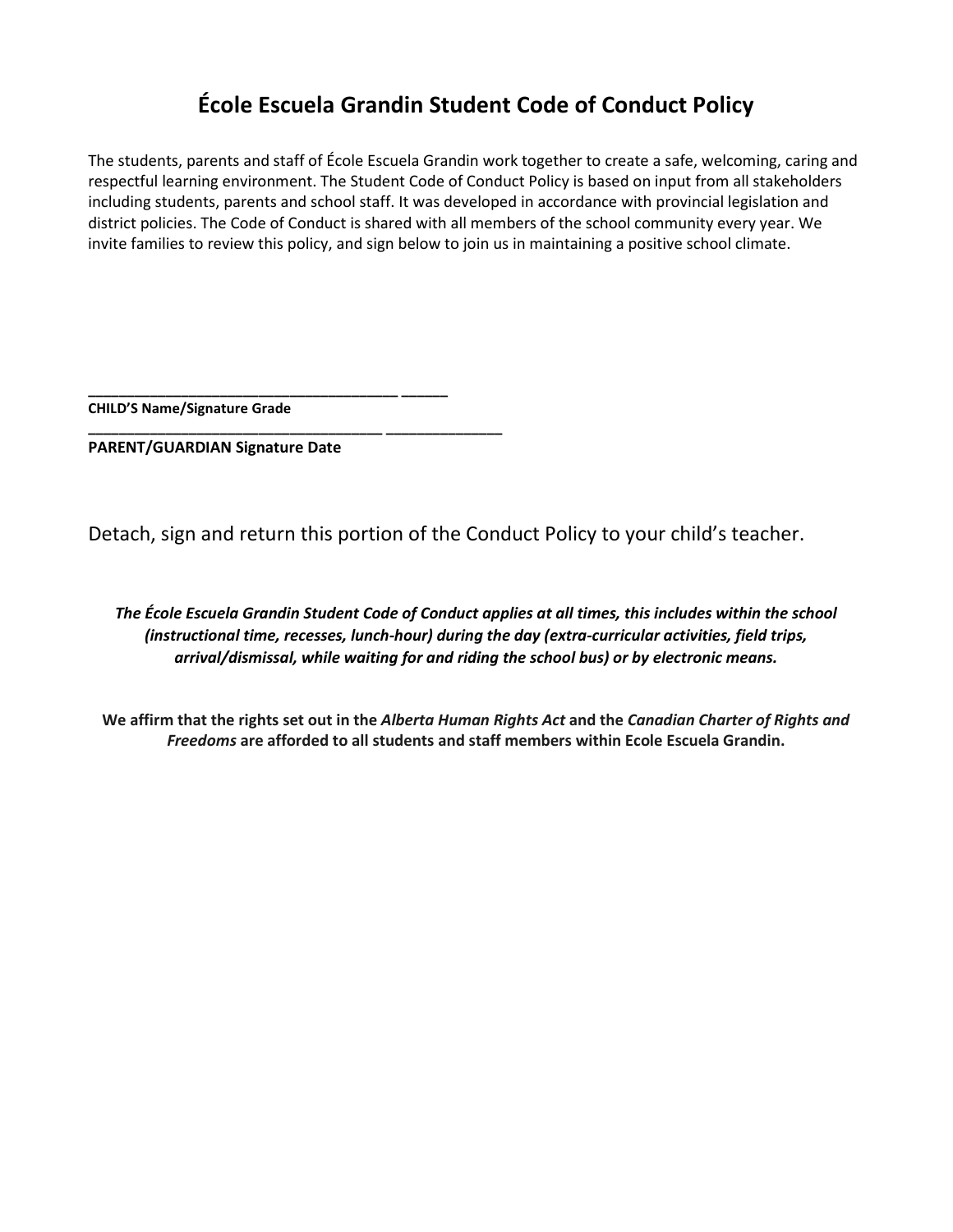# **Ecole/Escuela Grandin School Code of Conduct**

École/Escuela Grandin strives to create a welcoming, caring, respectful and safe learning environment. Our Code of Conduct does this by establishing clear expectations for student behaviour at school and school-related activities that reflect our Catholic values of hope, mercy, and reconciliation.

As children learn and grow, they may make poor choices or become involved in negative situations. In keeping with the School Act, our Student Code of Conduct Policy is not a 'one size fits all' policy. It is flexible enough to respect the uniqueness and dignity of each child and to encourage children to learn from their mistakes.

## **DEFINING APPROPRIATE CONDUCT**

### **According to the School Act – Section 12, a student shall conduct himself or herself so as to reasonably comply with the following conduct:**

(a) be diligent in pursuing the student's studies

(b) attend school regularly and punctually

(c) co-operate fully with everyone authorized by the board to provide education programs and other services

(d) comply with the rules of the school

(e) account to the student's teachers for the student's conduct

(f) respect the rights of others

(g) ensure that the student's conduct contributes to a welcoming, caring, respectful and safe learning environment that respects diversity and fosters a sense of belonging

(h) refrain from, report and not tolerate bullying or bullying behaviour directed toward others, whether or not it occurs within the school building, during the school day or by electronic means

(i) positively contribute to the student's school and community.

École Escuela Grandin further defines appropriate behaviour as follows:

### **Be Active Learners**

- take responsibility for your own learning by staying on task during class time
- put your best effort into your assignments
- take risks and make mistakes in learning
- seek assistance when required
- attend school regularly and arrive on time
- complete homework assignments diligently
- organize school supplies

## **Be Respectful Citizens**

- be honest and truthful
- use polite language and behaviour
- demonstrate respect for personal and school property
- walk quietly in hallways
- listen to class monitors during lunch
- wear appropriate clothing and footwear
- balance your personal needs with the needs of the community

#### **Be Ambassadors of Christ**

- be welcoming and inclusive of others
- accept others' differences
- show forgiveness and mercy in resolving conflicts
- show reverence during prayer times and religious celebrations
- "good talk" our school out in the community

#### **Be Safe on the Playground**

- play safe games (bullying, play-fighting, throwing snowballs or mud not allowed)
- use equipment properly
- stay on school property
- stay away from the parking lot
- report any injuries, problems, conflicts or dangerous behaviour to adult supervisors right away
- stay in designated areas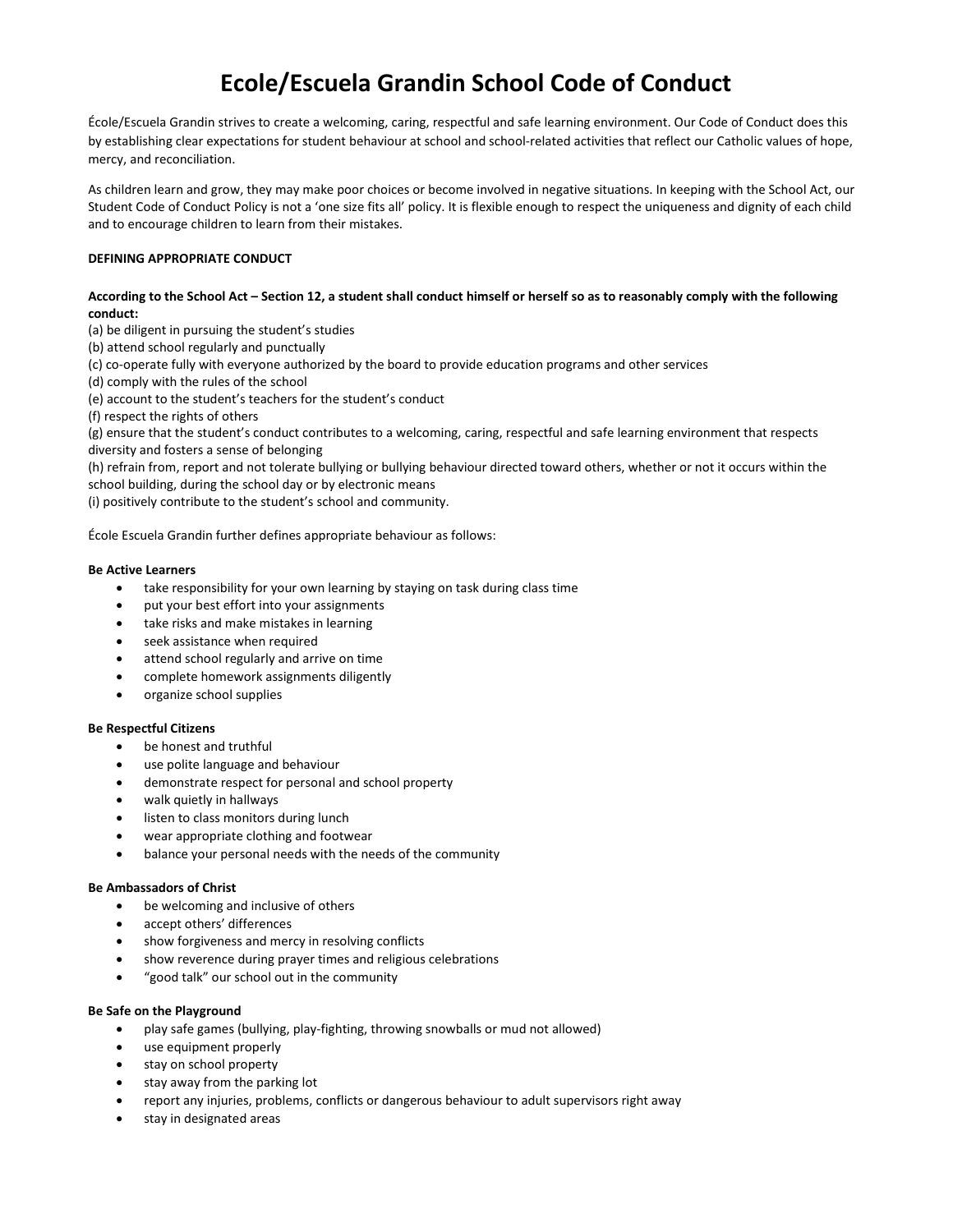#### **Be Safe On the Bus:**

- respect the bus drivers and other passengers
- remain seated
- wait for bus to stop before moving
- talk quietly
- obey the rules as set by the driver

### **According to the School Act – Section 16.2, a parent of a student has the responsibility**:

(a) to take an active role in the student's educational success, including assisting the student in complying with section 12,

- (b) to ensure that the parent's conduct contributes to a welcoming, caring, respectful and safe learning environment,
- (c) to co-operate and collaborate with school staff to support the delivery of specialized supports and services to the student,
- (d) to encourage, foster and advance collaborative, positive and respectful relationships with teachers, principals, other school staff and professionals providing supports and services in the school, and
- (e) to engage in the student's school community.

#### **Together, staff and parents should work cooperatively to:**

- provide a safe, caring and supportive learning environment.
- provide clear expectations and appropriate consequences for inappropriate behaviour.
- model appropriate behaviours.
- maintain a model of supportive, open and respectful communication.
- encourage punctuality and regular attendance.
- monitor the progress of the child/children.
- review this conduct policy with the child/children to ensure understanding and compliance.
- speak positively and respectfully to and about school

**\*At all times discrimination is prohibited. Students, parents and staff are expected to act in accordance with the Alberta Human Rights Act, whereby any conduct that serves to deny or discriminate against any person or class of persons regarding any goods, services, accommodation or facilities that are customarily available to the public is forbidden if the denial or discrimination is based on race, religious beliefs, colour, gender, gender identity, gender expression, physical disability, mental disability, ancestry, place of origin, marital status, source of income, family status or sexual orientation.**

# **DEFINING AND RESPONDING TO INAPPROPRIATE CONDUCT**

**At École Escuela Grandin, we respond to inappropriate conduct which occurs within the school building, within the school day, at school-sponsored events outside the school building, or by electronic means. We do so in accordance with the Catholic value of reconciliation. We encourage the child to assume responsibility for his/her actions. Children will be given opportunities to reflect upon the consequences of their actions through writing and dialogue. Teachers, administrators and parents work together to empower students to find solutions to difficult situations. This requires clear communication between all parties – parents, teachers, administrators and children of all ages.**

**Intervention strategies, preventative procedures, and/or consequences will take into consideration unique student attributes such as age, maturity and individual circumstances. This is in recognition that a one "one-size-fits-all" approach does not meet individual needs.**

**A minor offence may include:** 

- **impolite manners**
- **disruptive behavior**
- **incomplete homework**
- **disrespectful conduct**
- **tardiness**
- **unsafe/rough play**
- **inappropriate dress (no beachwear, no offensive graphics/language)**

In such instances, the student may be asked to

- a) complete missed work on their own time,
- b) work in a different classroom (change of community),
- c) work in an alternate, supervised area,
- d) verbally apology to parties affected,
- e) write an apology,
- f) temporarily lose privileges such as participation in a noon hour club,
- g) walk with a supervisor at recess,
- h) cover inappropriate dress,